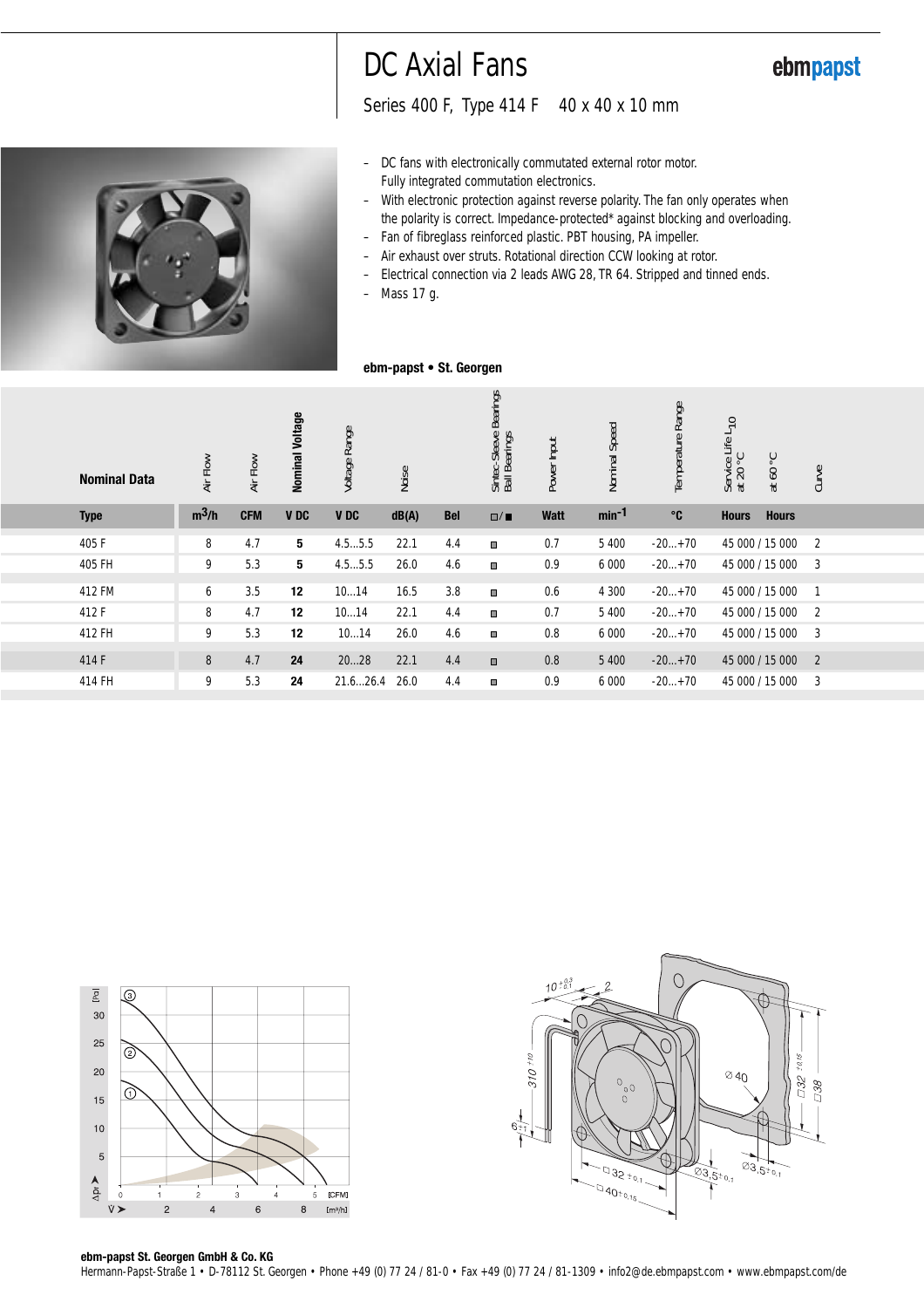# Sensor signal /2

 $\overline{5}$ 



- Speed-proportional rectangular pulse for external speed monitoring of fan motor
- 2 pulses per revolution
- Open-Collector signal output
- Extremely wide operating voltage range (5 ... 60 V)
- Easy adaptation to user interface
- Connection via separate lead
- The sensor signal also serves as a major comparison variable for setting and maintaining the desired speed for interactive or controlled cooling with one or several interconnected fans.

#### **ebm-papst • St. Georgen**



 $=$   $UBS - USLOW$ </u> **ISINK** 

All voltages measured to ground. External load resistance Ra from US to UBS required.

#### **Signal output voltage**



Signal symmetry  $[t_1, t_2] = 0.8 ... 1.2$ Signal frequency  $[F] = 2 \times n/60$  Hz

#### **Attention:**

With these fan options, deviations in regard to temperature range, voltage range and power consumption are possible compared with standard fan data.

| Signal data              | Sensor signal<br><b>NOT</b><br>usu | kink<br>Condition:               | Sensor signal<br>Us High<br>1igh | Condition: I <sub>source</sub> | Sensor operating<br>voltage U <sub>BS</sub> | Perm. sink current<br>max<br><b>Isink</b> |
|--------------------------|------------------------------------|----------------------------------|----------------------------------|--------------------------------|---------------------------------------------|-------------------------------------------|
| <b>Type</b>              | VDC                                | mA                               | V DC                             | mA                             | V DC                                        | mA                                        |
| 255 N/2                  | $\leq 0.4$                         | $\leq$ 2                         | 30                               | 0                              | $\leq 30$                                   | 2                                         |
| 255 H/2                  | $\leq 0.4$                         | $\leq$ 2                         | 30                               | 0                              | $\leq 30$                                   | $\overline{2}$                            |
| 252 N/2                  | $\leq 0.4$                         | $\leq 2$                         | 30                               | 0                              | $\leq 30$                                   | 2                                         |
| 405 F/2                  | $\leq 0.4$                         | 1                                | 30                               | 0                              | $\leq 30$                                   | $\leq 2$                                  |
| 405 F/2 H                | $\leq 0.4$                         | 1                                | 30                               | 0                              | $\leq 30$                                   | $\leq 2$                                  |
| 412 F/2 H                | $\leq 0.4$                         | 1                                | 30                               | 0                              | $\leq 30$                                   | $\leq 2$                                  |
| 414 F/2                  | $\leq 0.4$                         | 1                                | 30                               | 0                              | $\leq 30$                                   | $\leq 2$                                  |
| 405/2                    | $\leq 0.4$                         | 1                                | 30                               | 0                              | $\leq 30$                                   | $\leq 2$                                  |
| 412/2                    | $\leq 0.4$                         | 1                                | 30                               | 0                              | $\leq 30$                                   | $\leq 2$                                  |
| 414/2                    | $\leq 0.4$                         | 1                                | 30                               | 0                              | $\leq 30$                                   | $\leq 2$                                  |
| 414 /2 H                 | $\leq 0.4$                         | 1                                | 30                               | 0                              | $\leq 30$                                   | ≤ 2                                       |
| 412 J/2 H                | $\leq 0.4$                         | 1                                | 30                               | 0                              | $\leq 30$                                   | $\leq 4$                                  |
| 412 J/2 HH               | $\leq 0.4$                         | 1                                | 30                               | 0                              | $\leq 30$                                   | $\leq 4$                                  |
| 414 J/2 H                | $\leq 0.4$                         | 2                                | 30                               | 0                              | $\leq 30$                                   | $\leq 4$                                  |
| 414 J/2 HH               | $\leq 0.4$                         | $\overline{2}$                   | 30                               | 0                              | $\leq 30$                                   | $\leq 4$                                  |
| 512 F/2                  | $\leq 0.4$                         | 1                                | 30                               | 0                              | $\leq 30$                                   | $\leq 2$                                  |
| 514 F/2                  | $\leq 0.4$                         | 1                                | 30                               | 0                              | $\leq 30$                                   | $\leq 2$                                  |
| 612 F/2                  | $\leq 0.4$                         | 1                                | 30                               | 0                              | $\leq 30$                                   | $\leq 2$                                  |
| 612 F/2 H                | $\leq 0.4$                         | 1                                | 30                               | 0                              | $\leq 30$                                   | $\leq 2$                                  |
| 614 F/2                  | $\leq 0.4$                         | 1                                | 30                               | 0                              | $\leq 30$                                   | $\leq 2$                                  |
| 612 N/2 H                | $\leq 0.4$                         | 1                                | 30                               | 0                              | $\leq 30$                                   | $\leq 2$                                  |
| 612 N/2 NHH-120          | $\leq 0.4$                         | 1                                | 30                               | 0                              | $\leq 30$                                   | $\leq 2$                                  |
| 612 N/2 N                | $\leq 0.4$                         | 1                                | 30                               | 0                              | $\leq 30$                                   | $\leq 2$                                  |
| 614 N/2 H                | $\leq 0.4$                         | 1                                | 30                               | 0                              | $\leq 30$                                   | $\leq 2$                                  |
| 614 N/2 HH-121           | $\leq 0.4$                         | 1                                | 30                               | 0                              | $\leq 30$                                   | ≤ 2                                       |
| 614 N/2 M                | $\leq 0.4$                         | $\overline{2}$                   | 28                               | 0                              | $\leq 30$                                   | ≤ 4                                       |
|                          |                                    |                                  |                                  |                                |                                             |                                           |
| 712 F/2 L                | $\leq 0.4$                         | 1                                | 30                               | 0                              | $\leq 30$                                   | $\leq 2$                                  |
| 712 F/2 M                | $\leq 0.4$                         | 1                                | 30                               | 0                              | $\leq 30$                                   | $\leq 2$                                  |
| 8412 N/2 GL              | $\leq 0.4$                         | $\overline{2}$                   | 28                               | 0                              | $\leq 28$                                   | $\leq 4$                                  |
| 8412 N/2 GM              | $\leq 0.4$                         | $\overline{2}$                   | 28                               | 0                              | $\leq 28$                                   | $\leq 4$                                  |
| 8412 N/2 G               | $\leq 0.4$                         | $\overline{2}$                   | 28                               | 0                              | $\leq 28$                                   | $\leq 4$                                  |
| 8414 N/2 GL              | $\leq 0.4$                         | 2                                | 28                               | 0                              | $\leq 28$                                   | $\leq 4$                                  |
| 8414 N/2 GM              | $\leq 0.4$                         | 2                                | 28                               | 0                              | $\leq 28$                                   | ≤ 4                                       |
| 8414 N/2 G               | $\leq 0.4$                         | 2                                | 28                               | 0                              | $\leq 28$                                   | $\leq 4$                                  |
| 8414 N/2                 | $\leq 0.4$                         | $\overline{2}$                   | 28                               | 0                              | $\leq 28$                                   | $\leq 4$                                  |
| 8412 N/2                 | $\leq 0.4$                         | $\overline{2}$                   | 28                               | 0                              | $\leq 28$                                   | $\leq 4$                                  |
| 8412 N/2 H<br>8414 N/2 H | $\leq 0.4$                         | $\overline{2}$<br>$\overline{2}$ | 28                               | 0<br>0                         | $\leq 28$                                   | ≤ 4<br>≤ 4                                |
|                          | $\leq 0.4$                         |                                  | 28                               |                                | $\leq 28$                                   |                                           |
| 8312 /2 HL               | $\leq 0.4$                         | 2                                | 30                               | 0                              | $\leq 30$                                   | $\leq 4$                                  |
| 8314 /2                  | $\leq 0.4$                         | 2                                | 30                               | 0                              | $\leq 30$                                   | $\leq 4$                                  |
| 8314 /2 H                | $\leq 0.4$                         | $\overline{2}$                   | 30                               | 0                              | $\leq 30$                                   | $\leq 4$                                  |

#### **ebm-papst St. Georgen GmbH & Co. KG**

Hermann-Papst-Straße 1 • D-78112 St. Georgen • Phone +49 (0) 77 24 / 81-0 • Fax +49 (0) 77 24 / 81-1309 • info2@de.ebmpapst.com • www.ebmpapst.com/de